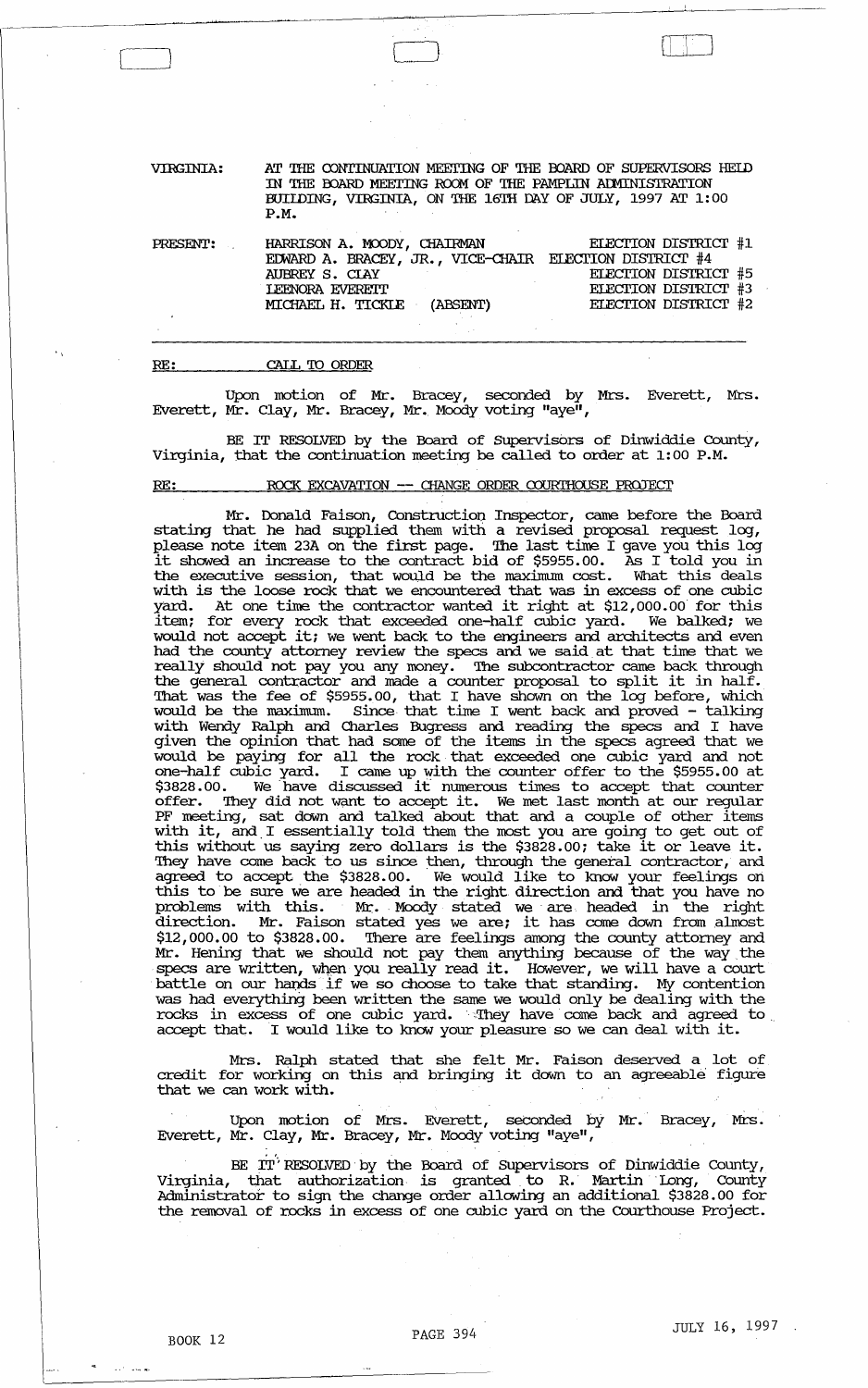## RE: FIAG POLES WITH LIGHTS -- CHANGE ORDER COURTHOUSE PROJECT

Mr. Faison stated that he would like to address Items 45 and 46 on the second page. Item 45 is an item he would like to see added back. During the negotiations to lower the contract we eliminated all the flag poles and the lights. As you can see that figure would be \$9838.00 to add those three flag poles with lights. This figure has been reviewed by the architect and he finds it to be acceptable. I know from my previous bidding experience that you would pay easily \$3,000.00 for a 30 to 40 foot flag pole and then we have the lights on them too, so I figure the price was in range. I do not know how you feel, but I felt that we are spending eight million dollars on a courthouse we certainly ought to put the flags in front of it.

Upon motion of Mr. Bracey, seconded by Mr. clay, Mrs. Everett, Mr. Clay, Mr. Bracey, Mr. Moody voting "aye",

BE IT RESOLVED by the Board of Supervisors of Dinwiddie County, Virginia, that authorization is granted to add the three (3) flag poles with lights to the Courthouse Project for a cost of \$9838.00 and the County Administrator is authorized to sign this change order.

### RE: SECURITY CAMERA -- CHANGE ORDER COURTHOUSE PROJECT

Mr. Faison continued with Item 46. This item was for security camera upgrade. During the negotiations we also changed all cameras from color to black and white. It has been a request, through the Sheriff's Deparbnent, that we upgrade at least one camera. That camera would be the one that is in the lobby area, as everyone comes in and everybody leaves by this route. This way they can have good color photos and film and be able to give proper identification of people coming in and out in case there is a problem. To upgrade all of them I had Item 46A that ended up being \$16,000.00 plus - I thought that was out of line and I talked with captain Booth about it and he agreed that if you would please give him at least one color camera, in the lobby for an additional \$1265.00.

Upon motion of Mrs. Everett, seconded by Mr. Clay, Mrs. Everett, Mr. Clay, Mr. Moody voting "aye" and Mr. Bracey voting "nay",

BE IT RESOLVED by the Board of Supervisors of Dinwiddie County, Virginia, that authority is given to the COunty Administrator to sign the change order to upgrade the security camera in the lobby area of the COurthouse Project to a color camera at an additional cost of \$1265.00.

#### RE: FURNITURE BIDS -- APPROVAL

 $\sim$  .

Mr. Donald Faison stated that the funliture bids have come in under the original budget estimate. The bid, including the additional Herman-Miller station for the General District COurt, is \$264,088.73. He stated that he felt that the reason they were meeting, this date, was to allow the Board to address any questions they may have to Ms. Molly Leal and/or Mr. Jim Hening, of Hening - Vest - Covey.

Mr. Hening asked if the Board. had any questions regarding colors, manufacturer, styles, and if the Board wished to see the boards with pictures and samples. '!he Board requested to see the boards with samples of materials and colors. '!here was same discussion between the Board, Ms. Leal and Mr. Hening.

Mrs. Everett stated that we needed to make a request for a united states Flag from· a senator or congressman. We will also need a state of Virginia flag. Mr. lDng stated that he would handle that. We would like to get one from the White House/capital and one from the state capital.

Upon motion of Mr. Bracey, seconded by Mrs. Everett, Mrs. Everett, Mr. Clay, Mr. Bracey, Mr. Moody voting "aye",

BE  $\overline{\text{IT}}'$  RESOLVED by the Board of Supervisors of Dinwiddie County, Virginia, that authorization was granted to accept the amended base bid totaling \$264,088.73 plus additional items as needed to fulfill the contract and approved by the COnstruction Inspector, Mr. Donald Faison.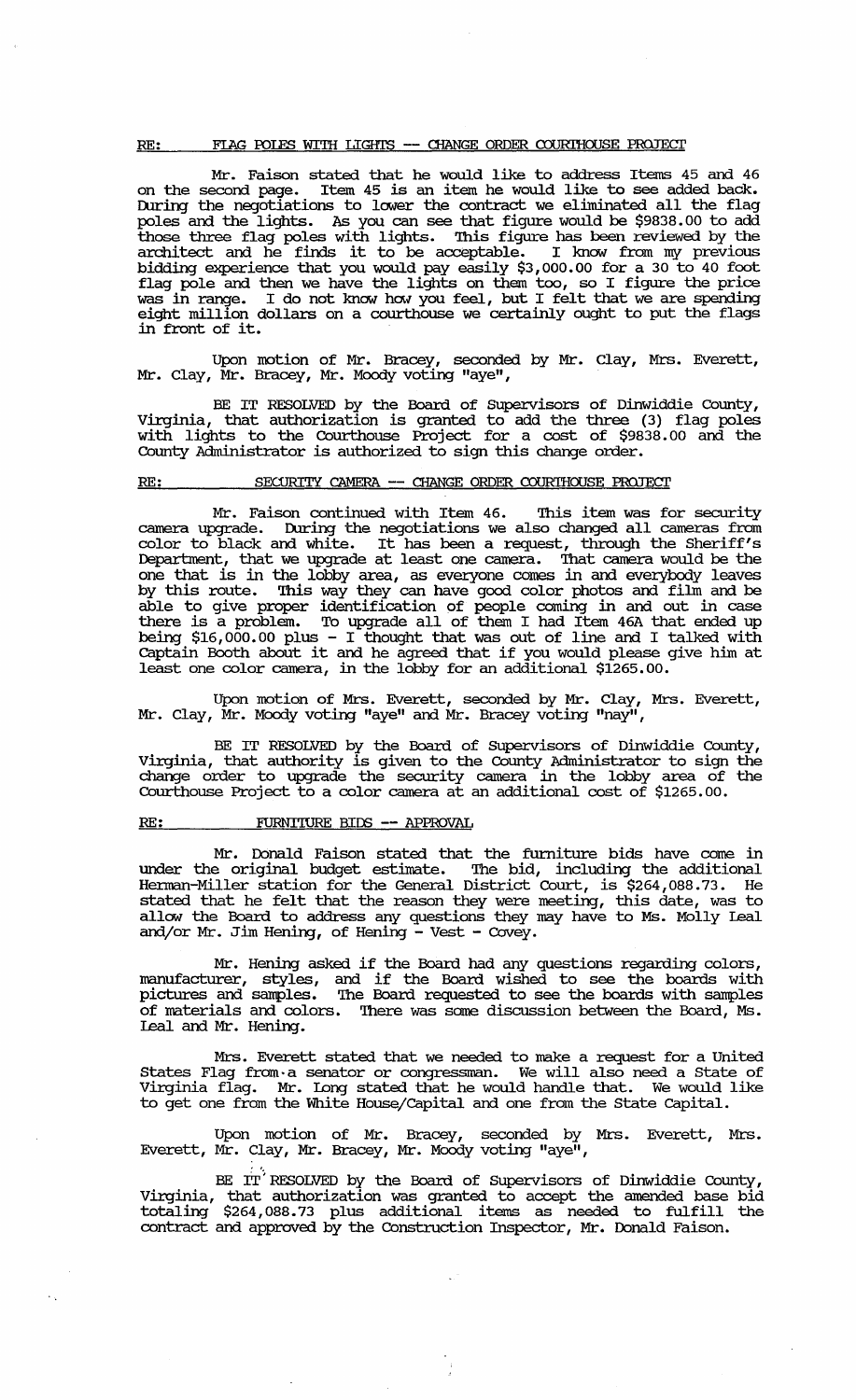RE:

#### CARPET -- COURTHOUSE PROJECT

Upon motion of Mrs. Everett, seconded by Mr. Clay, Mrs. Everett, Mr. Clay, Mr. Bracey, Mr. Moody voting "aye",

 $\mathcal{L}=\mathbb{R}^{n\times n}\mathbb{R}^{n\times n}$  . In  $\mathbb{R}^{n\times n}$ 

BE IT RESOLVED by the Board of SUpervisors of Dinwiddie County, Virginia, that Donald Faison is authorized to negotiate and purchase the carpet as needed, off state contract, for the new Courthouse within the limits of the contract price.

# $RE:$  TIME CAPSUIE  $-$  COURTHOUSE PROJECT</u>

Mrs. Everett asked if there was anything else on the time capsule. Mr. Faison stated that he had had a good suggestion on how to make the capsule and he felt it was a good. one. It was suggested that we take a piece of *PVC* pipe with end caps - we could place as many as four capsules, (4) 3 1/2 inch by 24 inches long within the allotted space. Mrs. Mann made this suggestion.

#### RE: JUDGE SOUTHALL CHAIR -- COURTHOUSE PROJECT

There was some discussion as to the purchase of a chair for the Juvenile and Domestic Relations Court for Judge Southall. Judge Southall currently does not have a chair because his broke. Because he is a large man his chair must be special ordered. Ms. Leal has put forth great effort to obtain loaner chairs for the Judge to use, however we need to move on ordering a chair now before our good fortune runs out. This will be the chair the Judge will use in the new Courthouse. The cost of said chair will be \$1286.66 and will take five to six weeks to deliver after ordering. No motion is needed because it is already in the bid, we are just asking for authorization to place the order now. Authorization was given by the Board to place the order for this chair now.

#### RE: ADJOURNMENT

Upon motion of Mrs. Everett, seconded by Mr. Clay, Mrs. Everett, Mr. Clay, Mr. Bracey, Mr. Moody voting "aye", the meeting was adjourned at 1:50 P.M.

Harrison A. Moody Chair, Board of Supervisors

ATTEST: R. **R. Martin Long ~ County Administrator** 

. ;

/pam